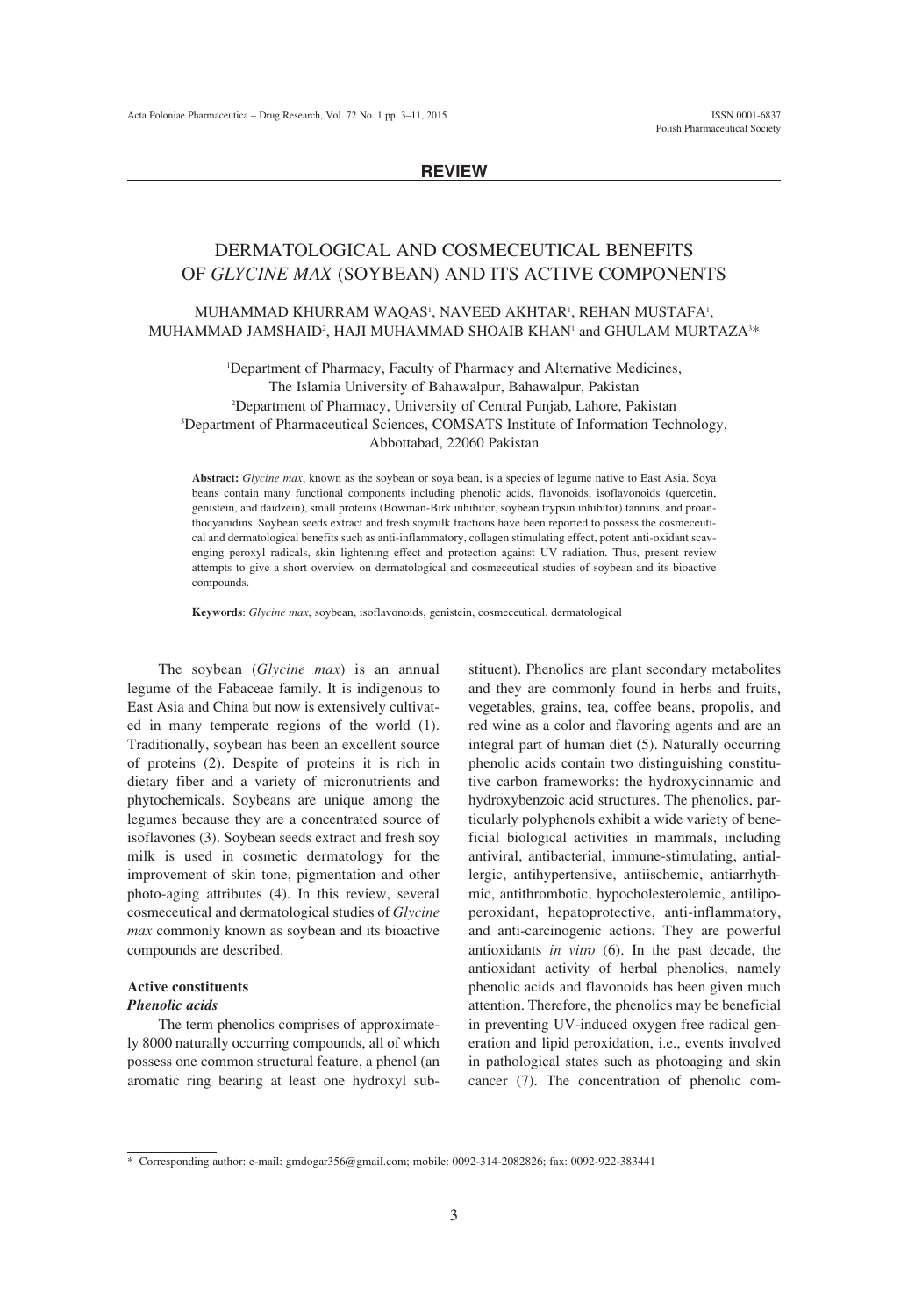pounds in the mature seeds is in ranges from  $1-3$ mg/g (8). Defatted soy flakes contained 4 mg of total phenolics/g of sample, which was distributed as about 28% of phenolic acids. The major phenolic acids present in soy bean are syringic, ferulic, and sinapic acids (9) (Fig. 1).

## *Flavonoids*

Flavonoids is a collective term of polyphenolic compounds and ubiquitously exist in all parts of plants (10). They are categorized into flavonols, flavones, flavanones, isoflavones, catechins, anthocyanidins and chalcones in the light of chemical structures (11, 12). Isoflavones are a subclass of a large group called flavonoids. Because of its estrogenic activity, are also known as phytoestrogens (13). In soybean there are basically three types of isoflavones that are normally present in four different isoforms: glucosides (daidzingenistin and glycitin); acetylglucosides (acetyldaidzin, acetylgenistin and acetylglycitin) malonylglucosides (malonyldaidzin, malonylgenistin and malonylglycitin) and structure unconjugated aglycone (daidzein, genistein and glycitein) (14). Isoflavones are found in highest amounts in soybeans and soy foods, although they are also present in other beans and legumes. Soy foods generally contain 1.2–3.3 mg isoflavones/g dry weight, with the precise amount depending on numerous factors, including the type of soy food as well as soybean variety, harvest year and geographical location (15) (Fig. 2).

#### *Soy proteins*

Protein is the major constituent of the soybean  $(30 \text{ to } 50 \text{ g}/100 \text{ g})$   $(16)$ . It contributes to the supply of essential amino acids and nitrogen to human and animals (17). The major components of soy proteins are storage proteins known as β-conglycinin (7S) and glycinin (11S), which represent 65% to 80% of total seed proteins. Whole soybean contains about  $7-9\%$  of protease inhibitors that are in the grain cotyledon (18–20). The proteins STI, a Kunitz-type trypsin inhibitor or soybean trypsin inhibitor and BBI, the Bowman-Birk protease inhibitor (21, 22) were first isolated from soybeans in the early 1940ís. STI (21) is a protein of 181 amino acid residues and a tertiary structure which is dependent on two disulfide bridges (23). BBI is an 8 kDa protein with 81 amino acid residues and seven disulfide bonds that is a weak trypsin inhibitor and a strong chymotrypsin inhibitor (24). STI is heat labile (23), while BBI has a stable conformation even after its disulfide bonds are broken by heating or treatment with acid and pepsin (21). STI and BBI are found



Figure 1. Chemical structure of major phenolic acids present in soy bean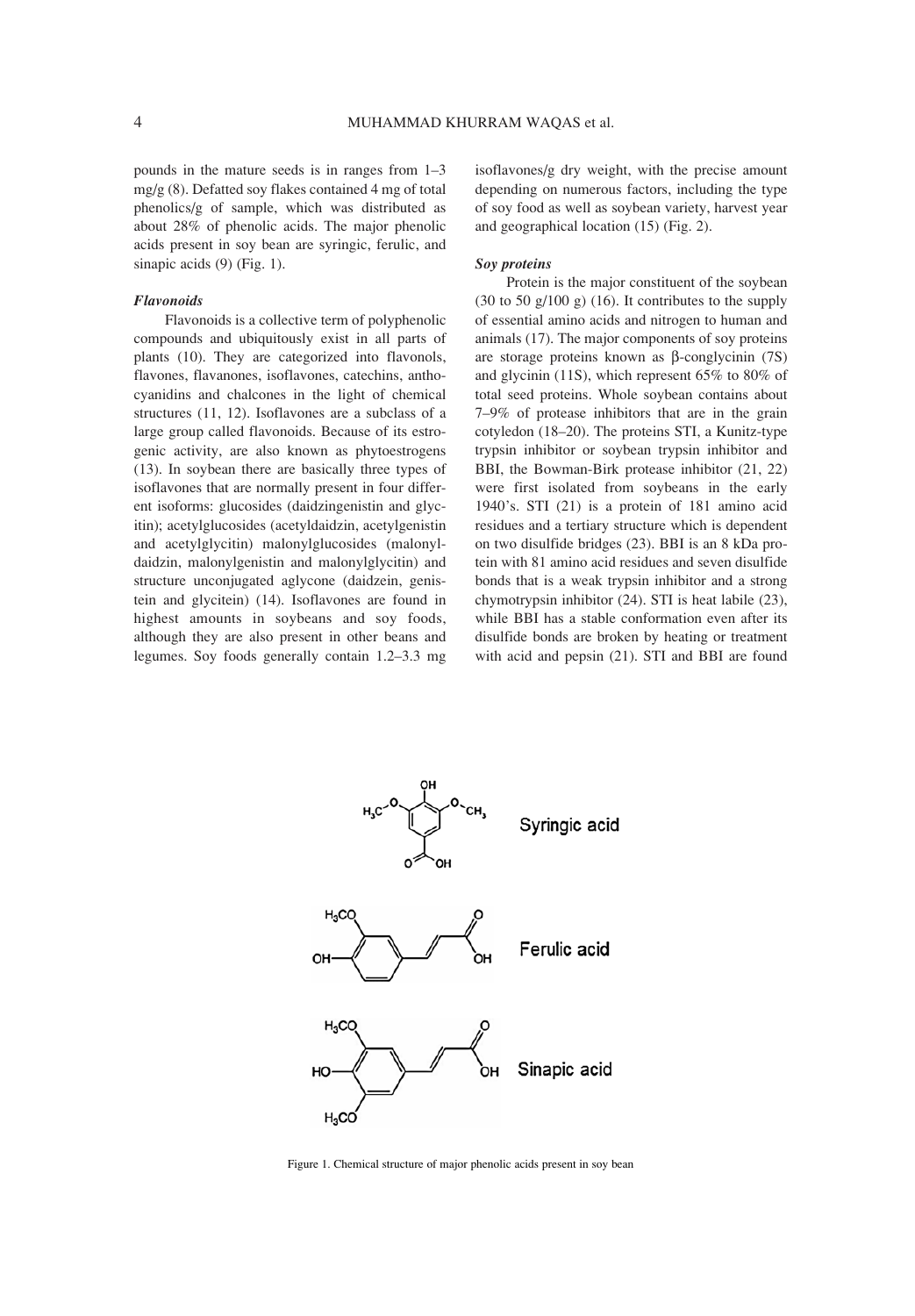

Figure 2. Chemical structures of soy isoflavones

only in the bean, and not in any other part of the soy plant (21).

# **Dermatological and cosmeceutical benefits** *Anti-inflammatory effects*

Isoflavones, a major class of flavonoids mainly present in soybean, has been shown to possess antioxidant activity, reduce risk of cardiovascular disease, and inhibit cancer cell growth  $(25-28)$ . Several recent studies also demonstrated that isoflavones may exhibit anti-inflammatory activity  $(29-31)$ . Inflammation, a primary component of innate immunity, can result in killing or degradation of outer microorganisms by neutrophils in blood and macrophage in tissues through combination with polysaccharides on the microorganism's surface (32). Pus can thus be formed after the death of neutrophils that have entered damaged tissues because of infection. Meanwhile, macrophages can secrete several soluble proteins called cytokines, including interleukin-1 (IL-1), interleukin-6 (IL-6), interleukin-8 (IL-8), interleukin-12 (IL-12), and tumor necrosis factor receptor (TNF-R). Among these cytokines, IL-1, IL-6, and TNF-R have attracted more attention as they can be localized to the infected tissue, manifested systemically throughout the body, and cause vasodilation as well as inflammation symptoms such as redness, swelling, heat and pain (32). Other cytokines, such as IL-8 and IL-12, were seldom investigated. Both IL-1 and TNF-R have been reported to increase expression of intercellular adhesion molecule-1 (ICAM-1) and vascular cell adhesion molecule-1 (VCAM-1), resulting in adhesion of neutrophils, monocytes and macrophages to vessel wall and subsequent inflammation of infected tissues (32). In addition to cytokines, macrophages can secrete inflammation mediators such as prostaglandin  $E_2$  (PGE<sub>2</sub>) and nitric oxide (NO), causing sepsis, septic shock and systemic inflammatory response syndrome (33). Chronic inflammation has been linked to numerous skin diseases and conditions, including skin aging (34) and many skin care products, therefore, contain antiinflammatory agents. Additionally, inflammation has been linked to epithelial skin-tumors, and antiinflammatory drugs are being studied for the prevention and treatment of non-melanoma skin cancers (35). Cyclooxygenase-2 (COX-2), the main UV-responsive COX isoform in human skin, is involved in UV-induced skin inflammation and carcinogenesis (36). UV-induced COX-2 expression plays a major role in UV-induced inflammation, edema, keratinocytes proliferation and epidermal hyperplasia, as well as in the generation of oxidative DNA damage. Repeated exposure to UV leads to chronic up-regulation of COX-2 expression and chronic inflammation, contributing both to accelerated skin aging and to an increased risk of skin can-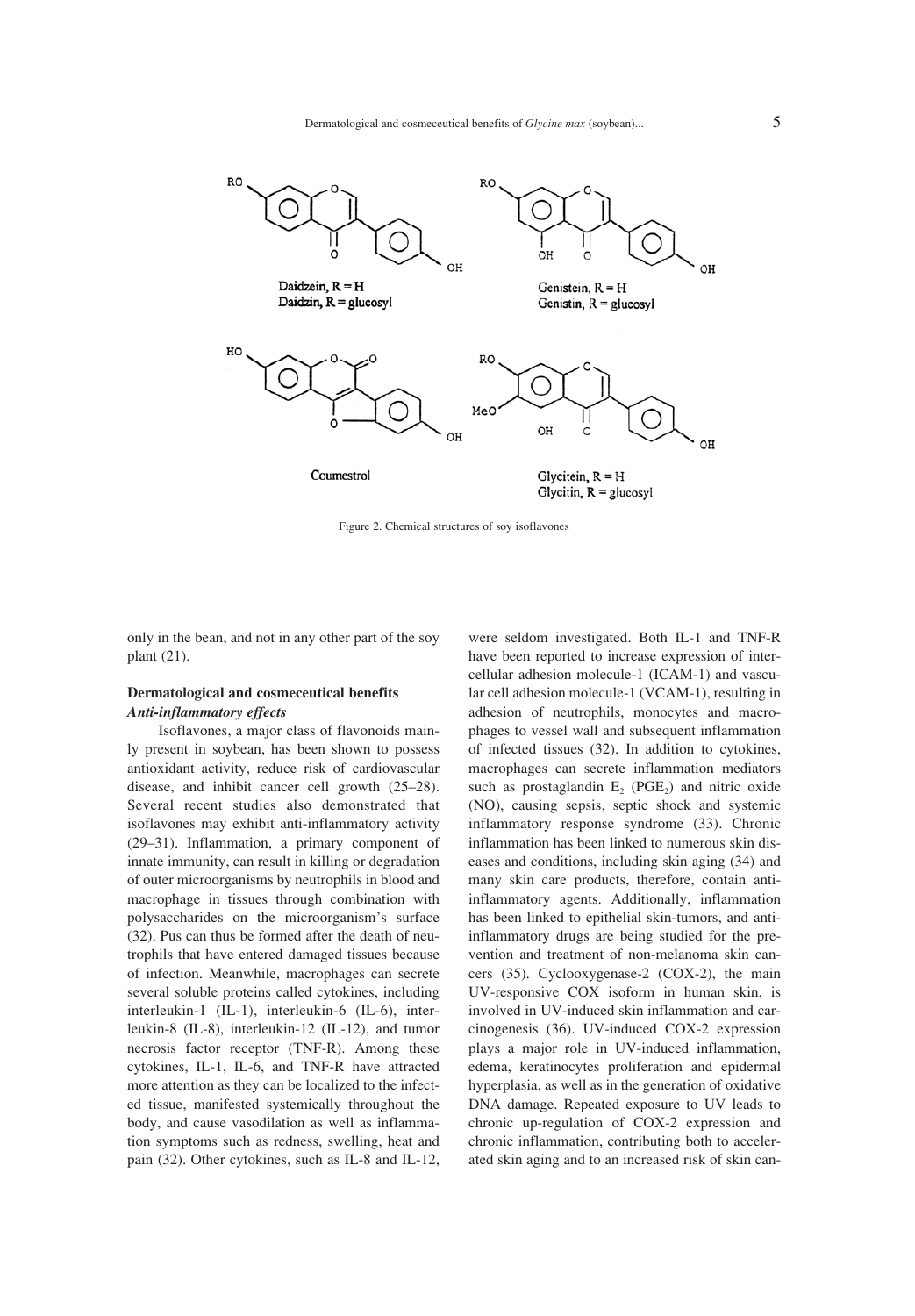cer. The induction of COX-2 expression by UV is higher in aged human skin as compared to young human skin, and aged human skin produces higher amounts of prostaglandin  $E<sub>2</sub>$  (PGE<sub>2</sub>, the product of the COX-2 pathway) relative to young skin (9). Aging of the skin may increase the susceptibility for developing both photo-aging and carcinogenic processes. Oral and topical COX-2 inhibitors have chemopreventive activity against chemically- and UV-induced skin cancer in numerous animal models (36). The topical applications of soy isoflavones to mouse skin before UVB exposure reduced the expression of COX-2 (37). Several studies dealing with the inhibition of inflammation by isoflavones are available in the literature (38). Several papers also suggested that genistein could activate peroxisomal proliferator-activated receptor-γ (PPAR-γ) and in turn, retard adhesion of monocytes to human vascular endothelial cells which may be associated with the A ring in the isoflavone structure (39, 40). It is found that with an isoflavone-containing diet intra-peritoneal lipopolysaccharide (LPS) injection in mice led to a decrease in the liver antioxidant glutathione level and prevention of the inflammationassociated induction of metallothionein in the intestine (40). In a later study, it was demonstrated that dietary isoflavones have beneficial effects on Creactive protein (CRP) concentrations, but not on other inflammatory biomarkers of cardiovascular disease risk in postmenopausal women, and may improve VCAM-1 response in an ER gene polymorphic subgroup. Similarly, the CRP level could be raised in the blood of patients with end-stage renal disease, but both IL-6 and TNF-R were unaffected (41). In a recent study, it is further pointed out that isoflavones extracted from *Puerariathun bergiana* could suppress LPS-induced release of NO and TNF-R in primary cultured microglia and cell lines (42). Kao et al. reported the use of soybean cake as raw material for processing into powder and to evaluate the anti-inflammatory activity. Eleven treatments, including powders of malonyl-glucoside, glucoside, acetylglucoside, aglycone, as well as genistein standard, γ-PGA, control, normal, and PDTC (ammonium pyrrolidine dithiocarbamate), were used for evaluation. A total of 77 mice were provided daily with tube feeding for 4 weeks at a dose of 0.3 mL of aqueous solution from each treatment, and inflammation was induced with intraperitoneal injection of 1 mg/kg of body weight lipopolysaccharides (LPS). Results showed that all of the isoflavone powders and genistein standard were effective in inhibiting LPS-induced inflammation, lowering leukocyte number in mice blood and

reducing production of IL-1, IL-6, NO, and PGE, in both peritoneal exudates, cell supernatant and peritoneal exudate fluid (43).

## **Skin lightening effects**

Skin pigmentary abnormalities are seen as esthetically unfavorable and have led to the development of cosmetic and therapeutic treatment modalities of varying efficacy. Hence, several putative depigmenting agents aimed at modulating skin pigmentation are currently being researched or sold in commercially available products (44). Melanocytes, the pigment producing cells of the follicular and interfollicular epidermis, produce a specialized lysosomal related organelle termed the melanosome. Within the melanosome, biopolymers of the pigment melanin are synthesized to give hair and skin, as well as other tissue, its color. This melanin synthesis involves a bipartite process in which structural proteins are exported from the endoplasmic reticulum and fuse with melanosomespecific regulatory glycoproteins released in coated vesicles from the Golgi apparatus. Melanin synthesis ensues subsequent to the sorting and trafficking of these proteins to the melanosome (45). Each melanocyte resides in the basal epithelial layer and, by virtue of its dendrites, interacts with approximately 36 keratinocytes to transfer melanosomes and protect the skin from photo-induced carcinogenesis. Furthermore, the amount and type of melanin produced and transferred to the keratinocytes with subsequent incorporation, aggregation and degradation influences skin pigmentation (46). Hyperpigmentary disorders of the skin such as melasma, age spots or solar lentigo can result from the overproduction and accumulation of melanin (47). The protease-activated receptor  $2$  (PAR-2) (48–50) is a seven transmembrane G-protein-coupled receptor that is activated by a serine-protease cleavage, creating a tethered ligand. Trypsin and mast cell tryptase are the only known natural activators of PAR-2 (51, 52). PAR-2 is expressed in keratinocytes (53) but not in melanocytes (47) and is involved in the regulation of pigmentation  $(54–56)$ . The pigmentary effect of PAR-2 modulation by serine protease inhibitors is possible only when keratinocytemelanocyte contact is established (57).

Melanocytes alone do not respond to PAR-2 modulating agents with pigmentary changes (54). PAR-2 activation was shown to increase keratinocyte phagocytosis (57) resulting in increased melanosome ingestion and transfer (55) even in the absence of melanocytes. Serine protease inhibitors that interfere with PAR-2 activation were shown to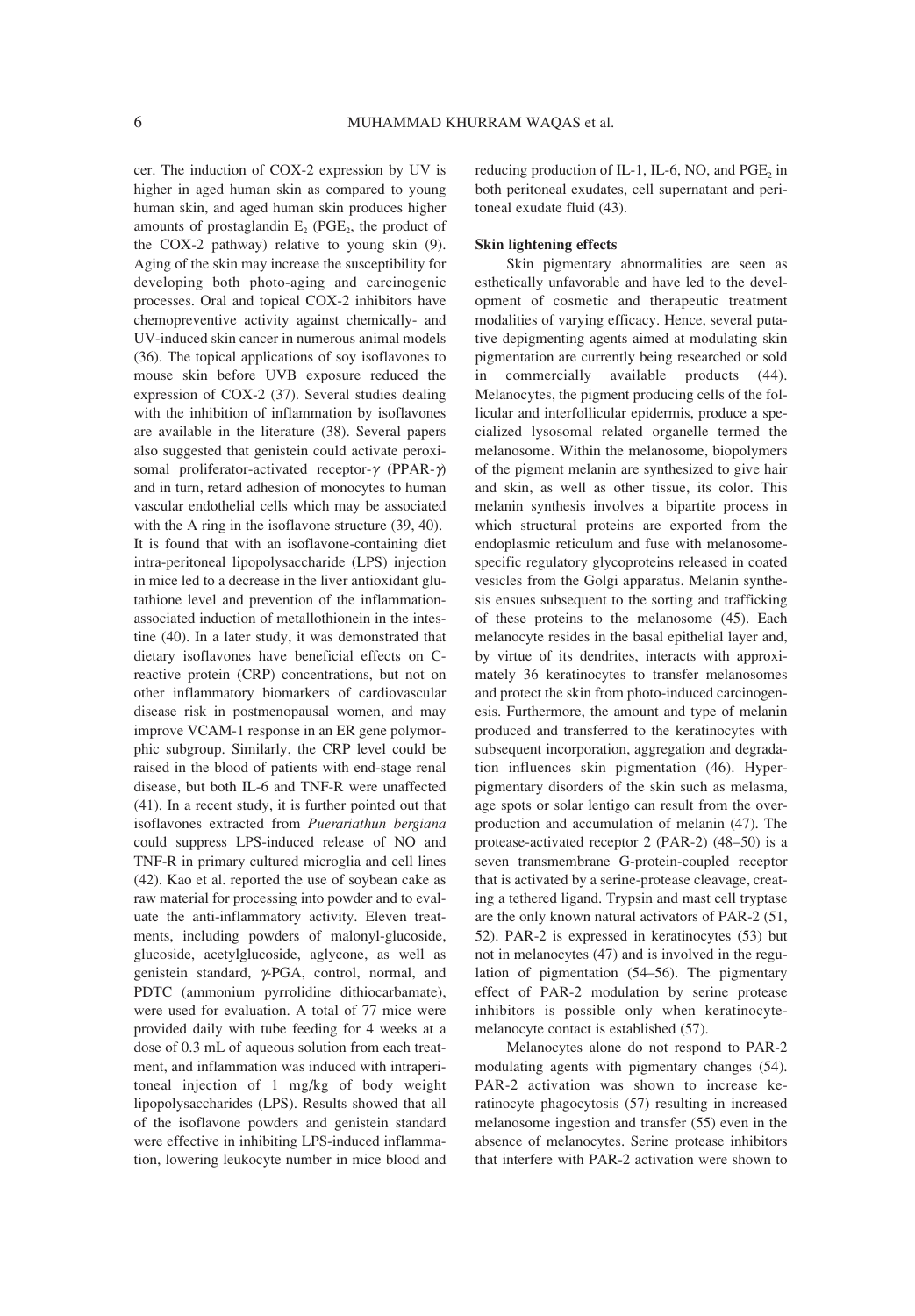reduce melanosome transfer and ingestion by keratinocytes, resulting in depigmentation both *in vitro* and *in vivo* (54, 55).

For medical and cosmetic reasons, it is often desired to alter skin color. Currently available topical agents used to treat hyperpigmentation include tyrosinase inhibitors, retinoids, hydroquinones, and melanocyte-cytotoxic agents. Unfortunately, the results of these treatments are sometimes disappointing (58) and there is a need for more effective, safer, and less irritating depigmenting therapies. Moreover, a move towards natural therapies created a demand for a natural, safe, and efficacious depigmenting treatment.

Soybean seeds have been used in Asia for centuries as a dietary source of protein (57). Soymilk and the soymilk-derived proteins STI and BBI inhibit PAR-2 activation and thus induce skin depigmentation by reducing the phagocytosis of melanosomes by keratinocytes, thus reducing melanin transfer .Such agents may serve as an alternative, natural treatment for hyperpigmentation (57). The depigmenting activity of these agents, as well as their ability to prevent UV-induced pigmentation, was demonstrated both *in vitro* and *in vivo* (57). Importantly, the non-denatured soybean extracts were superior to either STI or BBI alone in their depigmenting effect, even though the concentrations of STI and BBI within these extracts were much lower than when tested individually (57).

Soybean trypsin and Bowman-Birk inhibitors inhibit activation of the protease-activated receptor-2 (PAR-2) and therefore, inhibit the melanosome transfer. PAR-2 is expressed in keratinocytes but not in melanocytes, and is involved in the regulation of pigmentation (58). PAR-2 is a phagocytic receptor and inhibition of PAR-2 results in impaired melanosomes transfer from the melanocytes to the keratinocytes. The inhibition of PAR-2 by serine protease inhibitors results in reduced pigment deposition and skin color lightening (59). Non-denatured soybean extracts contain two serine protease inhibitory proteins, i.e., soybean trypsin inhibitor and Bowman-Birk inhibitor. Soybean trypsin inhibitor, Bowman-Birk inhibitor, and non-denatured soybean extracts inhibit PAR-2 activation, resulting in skin depigmentation *in vitro*, *in vivo* and in human skins transplanted onto immune-compromised mice (60). The first documentation of a clinical skin lightening activity by the non-denatured soybeans extracts was published in 2000 (61), with a follow-up study in 2002 (62). A study of skin color suggests that these extracts are excellent choice for the treatment of post-inflammatory hyperpigmentation and melasma (63). In a recent review, these non-denatured soybean extracts were discussed as topical alternatives to hydroquinone (64, 65).

#### **Elastin and collagen stimulating effects**

Elastin fiber production is reduced with aging (66, 67). The age-induced decline in skin elasticity results from slower tissue regeneration, from lower elastin synthesis levels and from the increased production and secretion of elastases. UV exposure further decreases the functionality of the elastic fiber network, as excessive elastin production and abnormal cross-linking create elastotic material ("solar elastosis") with reduced elastic capacity (67, 68). Preventing or reversing skin ageing includes the use of sunscreens and sun avoidance behavior, the use of anti-oxidants, and the use of agents like retinoids, which inhibit collagenases and promote collagen production (69). Only a few agents are available to directly enhance the balanced synthesis and assembly of the elastic fiber network. The inhibition of fibroblast-derived elastases following chronic UVB irradiation was found to protect the dermal elastic network of the skin from fragmentation and to reduce wrinkle formation in rodents (70, 71).

Searching for botanical extracts for anti-aging skin care use, the non-denatured soybean extracts were found to have elastase-inhibitory activities (72). In addition, non-denatured soybean extracts were found to induce the synthesis of collagen and elastin, and to promote the correct assembly of new elastin fibers, providing a complete protection and restoration to the dermal extracellular matrix (73). *In vitro* studies using both purified elastases and cultured fibroblasts demonstrated that non-denatured soybean extracts could affect the extracellular matrix. The enzymatic activity of several elastases was inhibited by these extracts, and, to a lesser extent, by STI or BBI, while soy isoflavones did not show any elastase-inhibitory activity (72). The nondenatured soybean extracts also protected elastic fibers produced by cultured fibroblasts from degradation by exogenously-added elastases (72). Additionally, these extracts exhibited elastinenhancement activities. A dose-dependent induction of expression of the elastin gene was documented using an elastin promoter-luciferase reporter gene, and was confirmed by mRNA analysis of treated fibroblasts. The synthesis of new tropoelastin monomers, as well as of elastin-accessory proteins, and the assembly of new elastin fibers, was documented by histological staining (72). The elastinenhancing activity of the non-denatured soybean extracts was confirmed *in vivo*. Histological analysis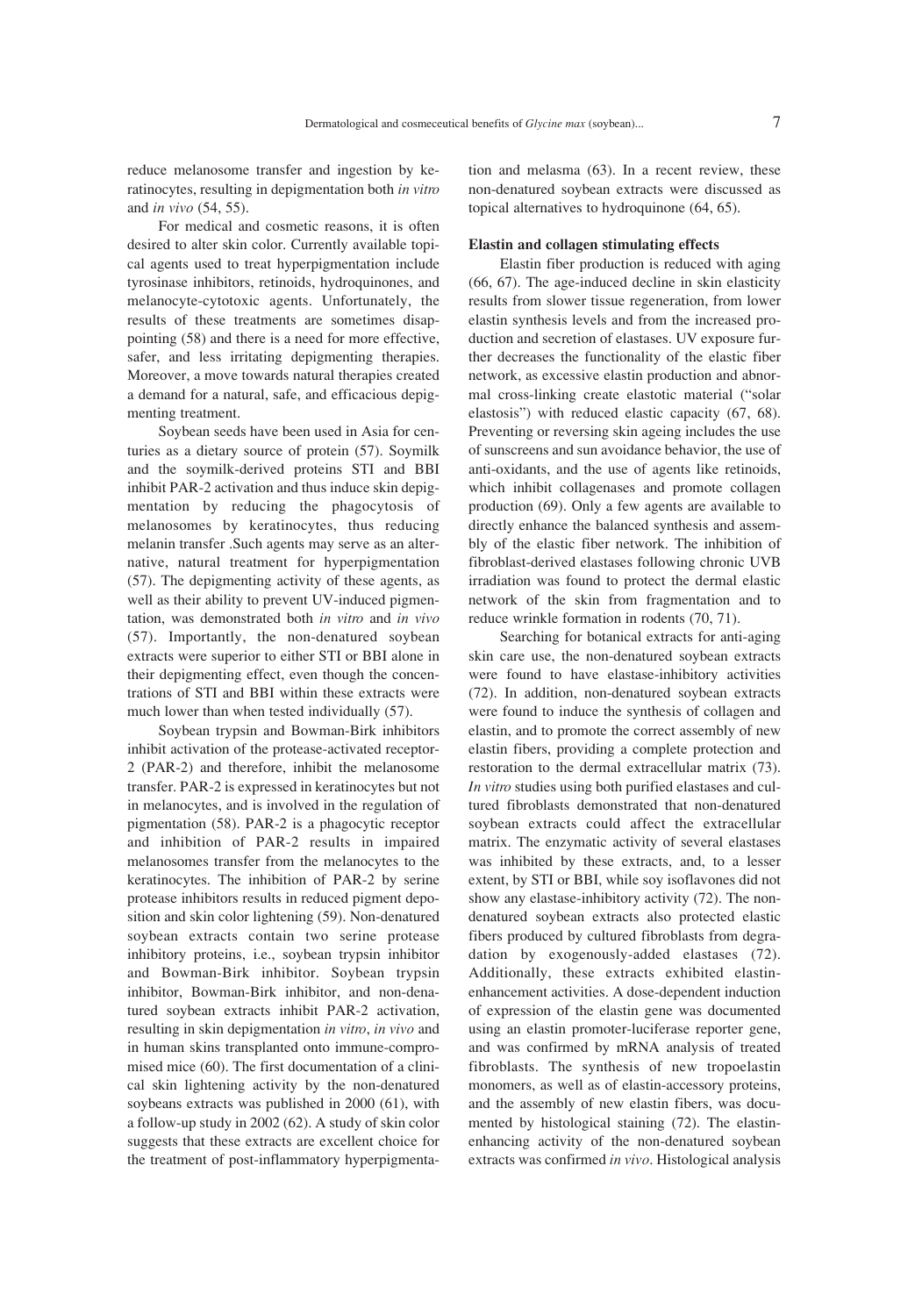of mice and swine skins topically treated with nondenatured soybean extracts showed a significant increase in the elastic fibers network, with an accompanied increase in elastin mRNA and in desmosine content (72). When human skins, transplanted onto immuno-deficient mice, were topically treated with these extracts, an increase was documented in the expression of elastin, elastin-accessory proteins, and collagen (72). Human skin explants treated *ex-vivo* with non-denatured soybean extracts and analyzed by histological staining and immune histochemistry showed an increase in elastin, fibrilin-1 and collagen production (73). These data suggest that non-denatured soybean extracts not only protect extracellular matrix from degradation, they also induce collagen and elastin synthesis, and increase the total amount of stable, cross-linked elastin fibers.

#### **Protection against UV radiation**

Chronic exposure of human skin to UV radiation is known to damage the structure and function of the skin. These changes are referred to collectively as photo-aging, which is characterized by wrinkles, laxity, roughness and irregular pigmentation (74). Photo-aged skin displays prominent alterations in the cellular component and extracellular matrix of the connective tissues such as an accumulation of disorganized elastin fibers (elastosis), a marked increase in glycosaminoglycans (GAGs), and a loss of interstitial collagens (75). The unifying pathogenic agents responsible for these changes are UVinduced reactive oxygen species (ROS) that deplete and damage the non-enzymatic and enzymatic antioxidative defense systems of the skin, leading to oxidative damage of the cellular and non-cellular components and ultimately skin cancer, immunesuppression and premature skin aging (76). ROS are believed to activate the cytoplasmic signal transduction pathways in the resident fibroblasts, which are related to growth, differentiation, senescence and connective tissue degradation, as well as causing permanent genetic changes (77). Considering that UV induces oxidative stress-mediated adverse effects in the skin, the regular intake of antioxidants and antioxidant nutrients as well as an antioxidant topical treatment is suggested to be a useful way to reduce the harmful effects of UV radiation (78).

In recent years, isoflavones have attracted increased attention owing to their health-related beneficial aspects. In addition to its diphenolic structure-based estrogen-like effect, isoflavones are associated with a broad range of biological activities that include antioxidant properties and inhibitory

effects on the several enzymes of the estrogen receptor-independent signal pathways (79). Genistein, the primary isoflavone from soy products, is known to enhance the antioxidant enzyme activities such as superoxide dismutase, catalase and gluthathione reductase in various mouse organs (80), and it has also been shown to inhibit tyrosine kinase and topoisomerase (81, 82). Therefore, an investigation into the protective effects of dietary soy isoflavones on UV-damaged skin in the nutritional aspect is warranted. Also several experimental studies have suggested that the topical treatment of soybean isoflavone genistein inhibits UVB-induced skin tumorigenesis in a hairless mice model (83).

#### **Potent anti-oxidant scavenging peroxyl radicals**

Intracellular and extracellular oxidative stress initiated by ROS promotes skin-aging, which is characterized by wrinkles and atypical pigmentation. Because UV enhances ROS generation in cells, skin aging is usually discussed in relation to UV exposure. The use of antioxidants is an effective approach to prevent symptoms related to photoinduced aging of the skin (84). Several bioactive compounds, including phenolics such as phenolic acids, flavonoids and isoflavonoids have been identified in soybeans. Recent interest in these substances has been stimulated by the potential health benefits arising from the antioxidant activity of these phenolic compounds (85). Genistein, the major component of soybean isoflavones, has been demonstrated to inhibit ultraviolet-B (UVB) induced skin tumorigenesis in hairless mice. The antioxidant properties of genistein may explain the mechanisms of its anti-photocarcinogenic action because through either direct quenching of reactive oxygen species or indirect anti-inflammatory effects, genistein was found to substantially inhibit a series of oxidative events elicited by UVB irradiation, including hydrogen peroxide production, lipid peroxidation, and 8-hydroxy-2-deoxyguanosine formation (83).

## **Undesired hair growth inhibitory effect**

Unlike other mammals, humans no longer use their hair for environmental protection, but keep or remove their hair for social and cosmetic purposes. Many procedures are used to remove unwanted hair, from simple home treatments like shaving, to laser and light therapies. These methods differ in the duration of hair elimination after removal, their price range, their pain and discomfort levels and their possible undesired effects (86). Shaving, the most popular hairremoval method, requires daily treatments, may result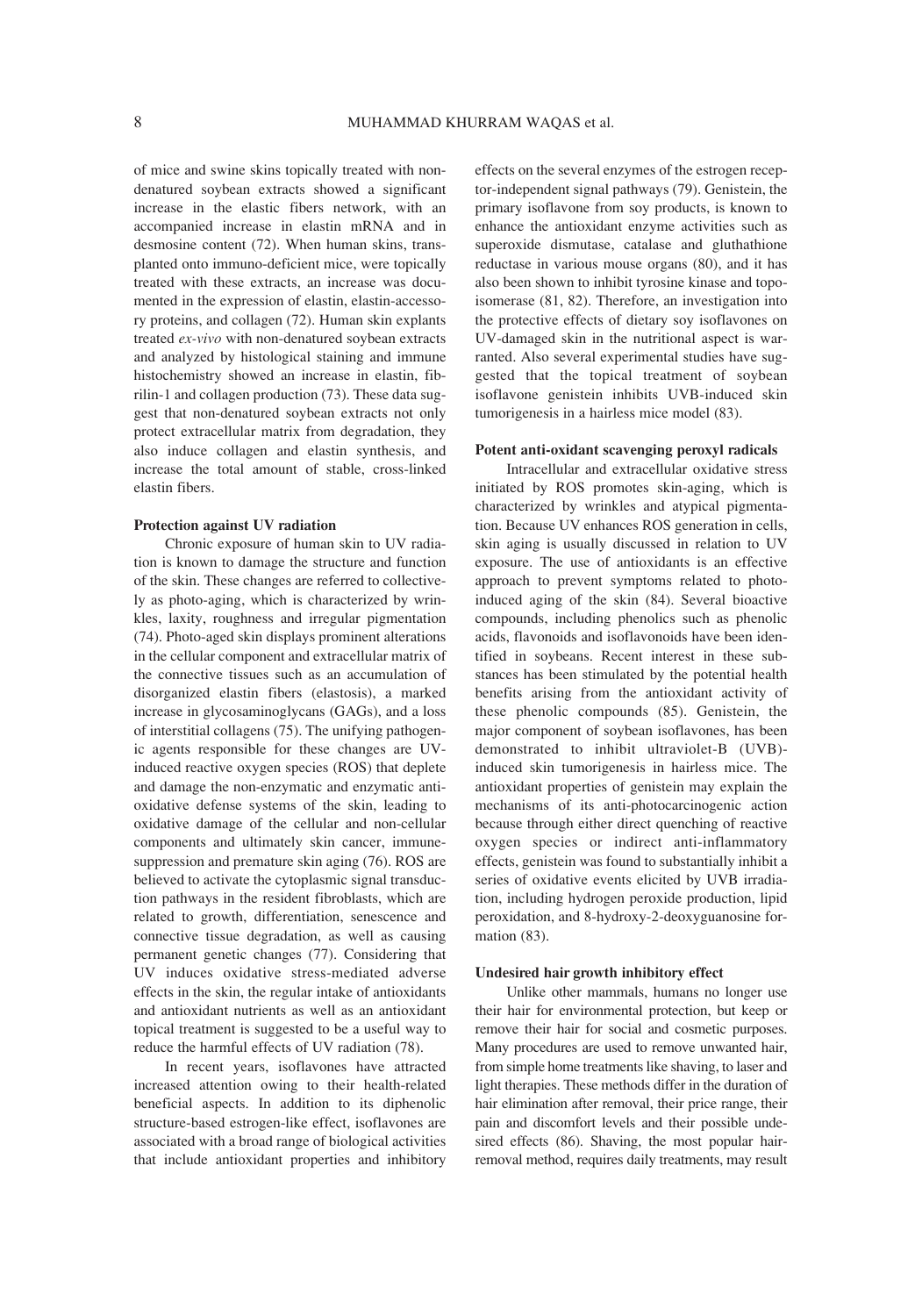in nicks and cuts, may increase the risk of infection, may leave a perception of an increased rate of hair growth, and may leave undesirable stubble. An alternative to at-home hair removal is hair dying or bleaching, used to reduce hair visibility in particular body areas. However, such methods are less preferred as the emerging portions of the hair shafts are always darker than the already treated parts. An alternative to these methods is desired; particularly a method that would reduce undesired hair growth, with a safe and simple at home procedure. As the biological activities of the non denatured soybean extracts were further explored, they were found to delay hair growth, resulting in smaller and thinner hair shafts (87). The use of a skin care product containing these extracts, therefore, would reduce the visibility of undesired hair growth. Topical daily treatments with STI or BBI visually delayed hair growth and reduced the length of the hair shafts of treated mice, with reduced hair follicles size observed histologically. Non-denatured soybean extracts (containing STI, BBI and isoflavones) were superior to either STI or BBI alone in this inhibitory activity. Non-denatured soybean extracts led to delayed and reduced hair growth, and hairs were visibly thinner, more "directionally organized", and smoother to touch, relative to untreated controls (87). A statistically significant effect on hair follicle dimensions was observed, with hair shaft diameter reduced by an average of 42%, and hair bulb diameter reduced by an average of 23.8% (73). Additionally, the depigmenting effect of STI and BBI led to lighter colored hair shafts, which could potentially contribute to the reduced visibility of undesired hair growth. Heat-denatured soybean extract, or commercially available pasteurized soymilk, had no effect on hair growth or hair appearance (88, 89) further supporting the involvement of intact STI and BBI in the hair growth inhibitory effect.

## **CONCLUSION**

In summary, *Glycine max* and its bioactve components have several dermatological and cosmeceutical effects such as anti-inflammatory, antioxidative, collagen stimulating, skin lightening, protection against UV radiation and removal of undesired hair growth. It seems that soybean seed extract and its active components such as phenolic acids, flavonoids, isoflavonoids (quercetin, genistein, and daidzein) and proteins (Bowman-Birk inhibitor and soybean trypsin inhibitor) are safe and effective in improving numerous skin care parameters. Thus, the use of soybean extracts provides multiple dermatological and cosmeceutical benefits, ranging from protection and restoration, to esthetic benefits. It is

even more apparent that there is a great deal of work still left to be done.

# **REFERENCES**

- 1. Muller L.: J. C. Instituto de Tecnologia de Alimentos, Campinas 65, 11 (1981).
- 2. Henkel J.: Soy: Question About Other Components. FDA Consumer (Food and Drug Administration) 34, 18 (2000).
- 3. Messina M.J.: Am. J. Clin. Nutr. 70, 439S (1999).
- 4. Wallo W., Nebus J., Leyden J.J.: J. Drugs Dermatol. 6, 917 (2007).
- 5. King A., Young G.: J. Am. Diet. Assoc. 99, 2 (1999).
- 6. Robbins R.J.: J. Agric. Food Chem. 5, 10 (2003).
- 7. Rechner A.R., Spencer J.P., Kuhnle G., Hahn U., Rice-Evans C.A.: Free Radic. Biol. Med. 30, 11 (2001).
- 8. Mujic I., Sertovic E., Jokic S., Saric Z., Alibabic V., Vidovic S., Zivkovic N.: J. Food Sci. Technol. 3, 16 (2011).
- 9. Seo A., Morr C.V.: J. Agric. Food Chem. 32, 530 (1984).
- 10. Nijveldt R.J., van Nood E., van Leeuwen O.: Am. J. Clin. Nutr. 74, 418 (2001).
- 11. Namiki M.: Crit. Rev. Food Sci. Nutr. 29, 273 (1990).
- 12. Heim K.E., Tagliaferro A.R., Bobilya D.J.: J. Nutr. Biochem. 13, 572 (2002).
- 13. Cederroth C.R., Nef S.: Mol. Cell Endocrinol. 304, 30 (2009).
- 14. Kao T.H., Wu W.M., Hung C.F., Wu W.B., Chen B.H.: J. Agric. Food Chem. 55, 11068 (2007).
- 15. Wang H.J., Murphy PA.: J. Agric. Food Chem. 42, 1666 (1994).
- 16. Carvalho A.W., Silva C.O., Dantas M.I.S., Natal D.I.G., Ribeiro S.M.R. et al.: Arch. Latinoam. Nutr. (In press).
- 17. Liu K.: Soybeans: chemistry, technology, and utilization. Chapman & Hall, New York 1997.
- 18. Brandon D.L., Friedman M.: J. Agric. Food Chem. 50, 6635 (2002).
- 19. Esteves EA., Martino H.S.D., Oliveira F.C.E., Bressan J., Costa N.M.B.: Food Chem. 122, 238 (2010).
- 20. Penha L.A.O., Fonseca I.C.B., Mandarino J.M., Benassi V.T.: B. Cent. Pesqui. Proc. A. 25, 91 (2007).
- 21. Birk Y.: Int. J. Pept. Protein Res. 25, 113 (1985).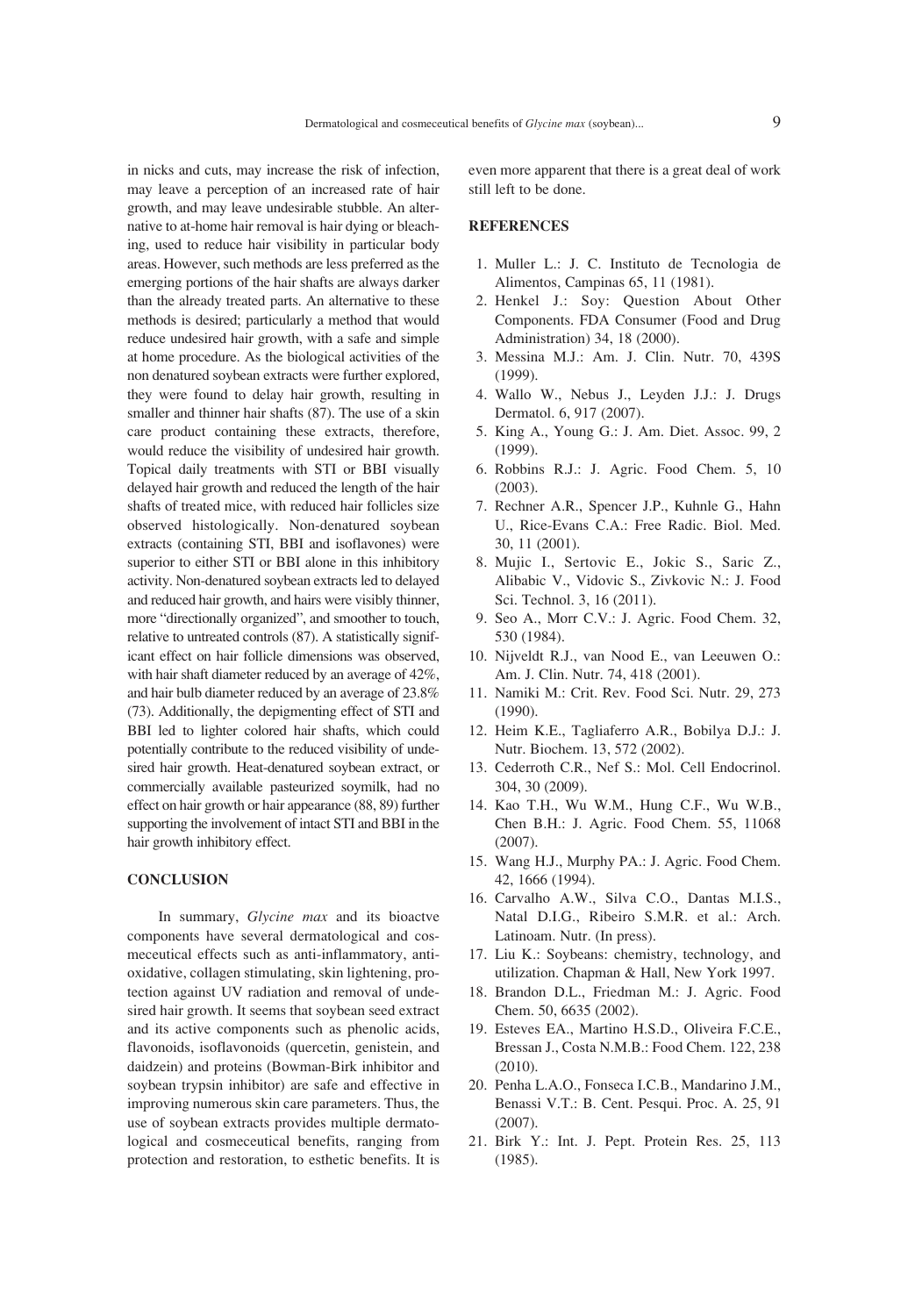- 22. Kennedy A.R.: Am. J. Clin. Nutr. 68, 1406S (1998).
- 23. Song H.K., Suh S.W.: J. Mol. Biol. 275, 347 (1998).
- 24. Billings P.C., Habres J.M.: Proc. Natl. Acad. Sci. USA 89, 3120 (1992).
- 25. Chang K.L., Kung M.L., Chow N.H. Su S.J: Biochem. Pharmacol. 67, 717 (2004).
- 26. Hall W.L., Vafeiadou K., Hallund J., Bugel S., Koebnick C., Reimann M., Ferrari M. et al.: Am. J. Clin. Nutr. 82, 1260 ( 2005).
- 27. Kao T.H., Chen B.H.: J. Agric. Food Chem. 54, 7544 ( 2006).
- 28. Conklin C.M., Bechberger J.F., MacFabe D., Guthrie N., Kurowska E.M., Naus C.C.: Carcinogenesis 28, 9 (2007).
- 29. Chacko B.K., Chandler R.T., D'Alessandro T.L., Mundhekar A., Khoo N.K., Botting N., Barnes S., Patel R.P.: J. Nutr. 137, 34 (2007).
- 30. Fanti P., Asmis R., Stephenson T.J., Sawaya B.P., Franke A.A.: Nephrol. Dial. Transplant. 21, 2239 ( 2006).
- 31. Park J.S., Woo M.S., Kim D.H., Hyun J.W., Kim W.K., Lee J.C., Kim H.S.: J. Pharmacol. Exp. Ther. 320, 1237 ( 2007).
- 32. Parham P.: The Immune System. Garland Publishing, New York 2000.
- 33. Guha M., Mackman N.: Cell Signal. 13, 85 (2001).
- 34. Thornfeldt C.R.: J. Cosmet. Dermatol. 7, 78 (2008).
- 35. Mueller M.M.: Eur. J. Cancer. 42, 735 (2006).
- 36. Rundhaug J.E., Mikulec C., Pavone A., Fischer S.M.: Mol. Carcinog. 46, 692 (2007).
- 37. Chiu T.M., Huang C.C., Lin T.J., Fang J.Y., Wu N.L., Hung C.F.: J. Ethnopharmacol. 29, 108 (2009).
- 38. Yankep E., Njamen D., Fotsing M.T., Fomum. Z.T., Mbanya J.C., Giner R.M., Recio M.C. et al.: J. Nat. Prod. 66, 1288 (2003).
- 39. Chacko B.K., Chandler R.T., Mundhekar A., Khoo N.K., H Pruitt H.M., Kocik D.F., Parks D. et al.: Am. J. Physiol. Heart Circ. Physiol. 289, H908 (2005).
- 40. Paradkar P.N., Blum P.S., Berhow M.A., Baumann H., Kuo S.M.: Cancer Lett. 215, 21 (2004).
- 41. Hall W.L., Vafeiadou K., Hallund J., Bügel S., Koebnick C., Reimann M., Ferrari M. et al.: Am. J. Clin. Nutr. 82, 6 (2005).
- 42. Park J.-S., Woo M.-S., Kim D.-H., Hyun J.-W., Kim W.-K., Lee J.-C., Kim H.-S.: J. Pharmacol. Exp. Ther. 320, 3 (2007).
- 43. Kao T., Wu W., Hung C., Wu W., Chen B.: J. Agric. Food Chem. 55, 26 (2007).
- 44. Ebanks J.P., Wickett R.R., Boissy R.E.: Int. J. Mol. Sci. 10, 4066 (2009).
- 45. Turner W.A., Taylor J.D., Tchen T.T.: J. Ultrastruct. Res. 51, 16 (1975).
- 46. Boissy R.E.: Exp. Dermatol. 12, 5 (2003).
- 47. Virador V., Matsunaga N., Matsunaga J., Valencia J., Oldham R.J., Kameyama K., Peck G.L. et al.: Pigment Cell Res. 14, 289 (2001).
- 48. Nystedt S., Emilsson K., Wahlestedt C., Sundelin J.: Proc. Natl. Acad. Sci. USA 91, 9208 (1994).
- 49. Nystedt S., Emilsson K., Larsson A.K.: Eur. J. Biochem. 232, 84 (1995a).
- 50. Nystedt S., Larsson A.K., Aberg H., Sundelin J.: J. Biol. Chem. 270, 5950 (1995).
- 51. Dery O., Corvera C.U., Steinhoff M., Bunnett N.W.: Proteinase-activated receptors: novel mechanisms of signaling by serine proteases. Am. J. Physiol. 247, C1429 (1998).
- 52. Dery O., Bunnett N.W.: Biochem. Soc. Trans. 27, 246 (2010).
- 53. Marthinuss J., Andrade-Gordon P., Seiberg M.: Cell Grow. Differ. 6, 807 (1995).
- 54. Seiberg M., Paine C., Sharlow E., Costanzo M.: Exp. Cell Res. 254, 25 (2000).
- 55. Seiberg M., Paine C., Sharlow E., Andrade-Gordon P., Costanzo M., Eisinger M., Shapiro S.: J. Invest. Dermatol. 115, 162 (2000).
- 56. Sharlow E.R., Paine C., Babiarz L., Eisinger M., Shapiro S.S., Seiberg M.: J. Cell Sci. 113, 3093 (2000).
- 57. Paine C., Sharlow E., Liebel F., Eisinger M., Shapiro S., Seiberg M.: J. Invest. Dermatol. 116, 587 (2001).
- 58. Paine C., Sharlow E., Liebel F., Eisinger M., Shapiro S., Seiberg M.: J. Invest. Dermatol. 116, 4 (2001).
- 59. Sharlow E., Paine C., Babiarz L., Eisinger M., Shapiro S., Seiberg M.: J. Cell. Sci. 113, 17 (2000).
- 60. Zhu W., Gao J.: J. Invest. Dermatol. Symp. Proc. 13, 20 (2008).
- 61. Hermanns J., Petit L., Martalo O., Pierard-Franchimont C., Cauwenbergh G., Pierard G.: Dermatology 201, 118 (2000).
- 62. Hermanns J.-F., Petit L., Piérard-Franchimont C., Paquet P., Piérard G.: Dermatology 204, 281 (2002).
- 63. Baumann L., Rodriguez D., Taylor S.C., Wu J.: Cutis 78 ( Suppl. 6), 2 (2006).
- 64. Draelos Z.D.: Dermatol. Ther. 20,5(2007)
- 65. Jimbow K., Jimbow M.: Chemical, pharmacologic and physical agents causing hypomelanoses. in The Pigmentary System: Physiology and Pathophysiology. Nordlund J.J., Boissy